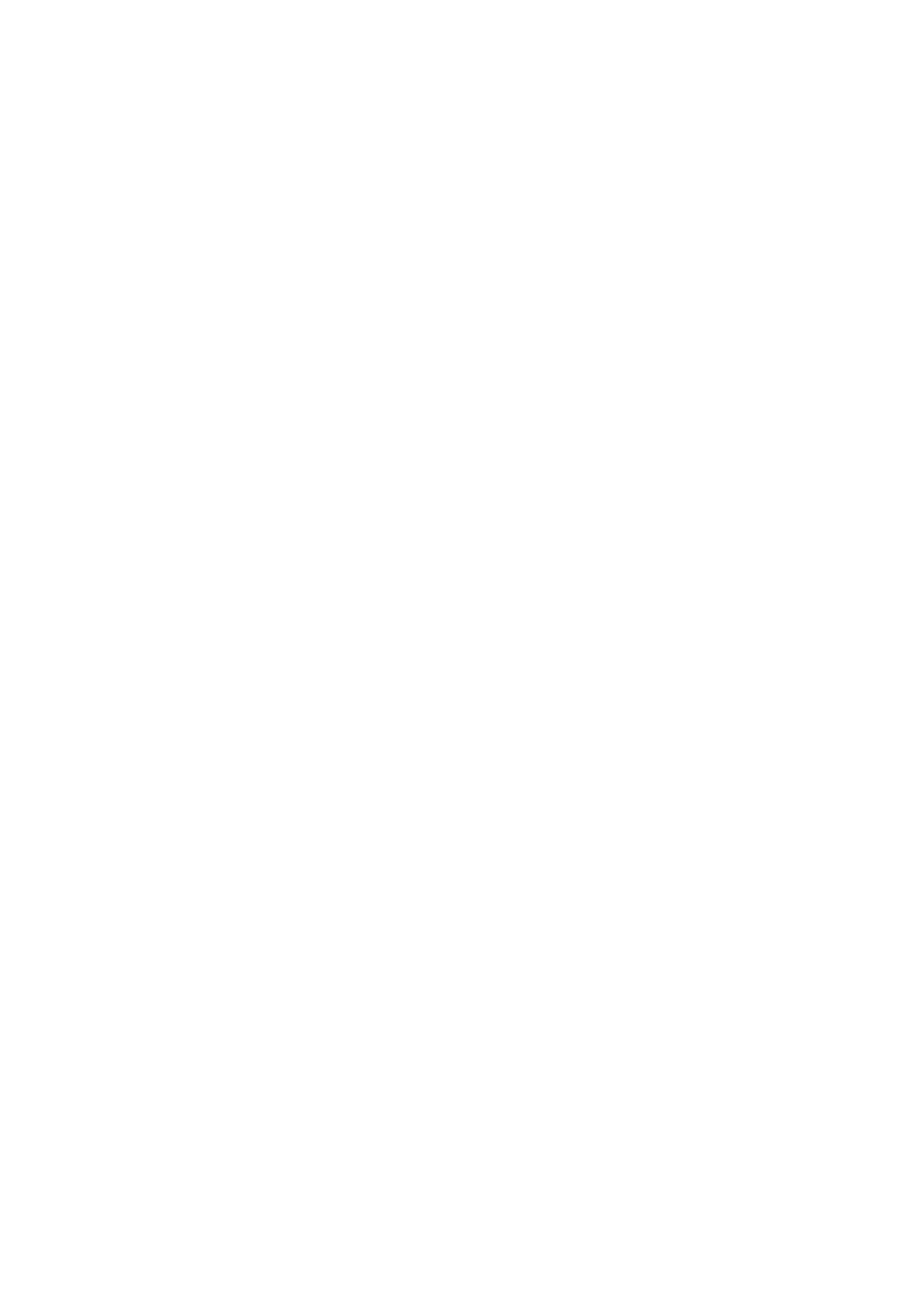# **ANNEX**

# **COVID-19 RELATED GUIDELINES FOR ENSURING A SAFE SHIPBOARD INTERFACE BETWEEN SHIP AND SHORE-BASED PERSONNEL**

### **Introduction**

1 The Coronavirus (COVID-19) pandemic has created issues related to the shipboard interface between seafarers and shore-based personnel during port calls. These issues are often related to the shipʹs crews and shore-based workers, such as agents, inspectors, pilots, stevedores, surveyors etc., following conflicting procedures to mitigate the risk of infection related to the virus. Differing procedures and requirements are currently being set globally for shore-based workers by national Administrations, local authorities, professional organizations and employing companies compared with those being set by flag States and shipping companies to be followed on board ships by shipʹs crews.

2 The objective of all parties in the ship/shore interface should be to keep everyone as safe as possible at all times, regardless of whether they are seafarers serving onboard a ship or shore-based workers temporarily coming onboard, and not to place anyone at undue risk or in a position they feel is unacceptable.

3 Requirements and guidance as applicable to individuals can be seen to differ from State to State and company to company and these differences regarding what should and should not be applied with respect to managing risk related to COVID-19 is creating perceptions that some parties are not following appropriate procedures, even though the procedures being followed may be those required by a responsible party.

4 There are differing views globally regarding what risk-based measures are appropriate during the pandemic and therefore different procedures are being implemented relating to interaction, personal protective equipment (PPE), social distancing, hygiene and testing.

# **Objective**

5 This guidance aims to address major concerns and expectations of shipʹs crews and shore-based personnel through the implementation of practical, risk-based measures to address COVID-19 risks to all personnel involved in the ship/shore interface.

# **United Nations International Maritime Organization (IMO) recommendations**

6 IMO Circular Letter No.4204/Add.6 *Preliminary list of recommendations for Governments and relevant national authorities on the facilitation of maritime trade during the COVID-19 pandemic* of 27 March 2020 contains, inter alia*,* the following recommendations to Member States on "Measures to ensure health protection in ports" in which "*Governments and relevant national authorities are recommended to*:

- Request ships to report any cases of illness indicative of COVID-19 infection on board as early as possible before arrival to the relevant authority in the port.
- Advise ships to regularly monitor shipboard personnel while in port for the exhibition of any symptoms associated with COVID-19 and report any changes in circumstances of the health of shipboard personnel to the relevant authority in the port.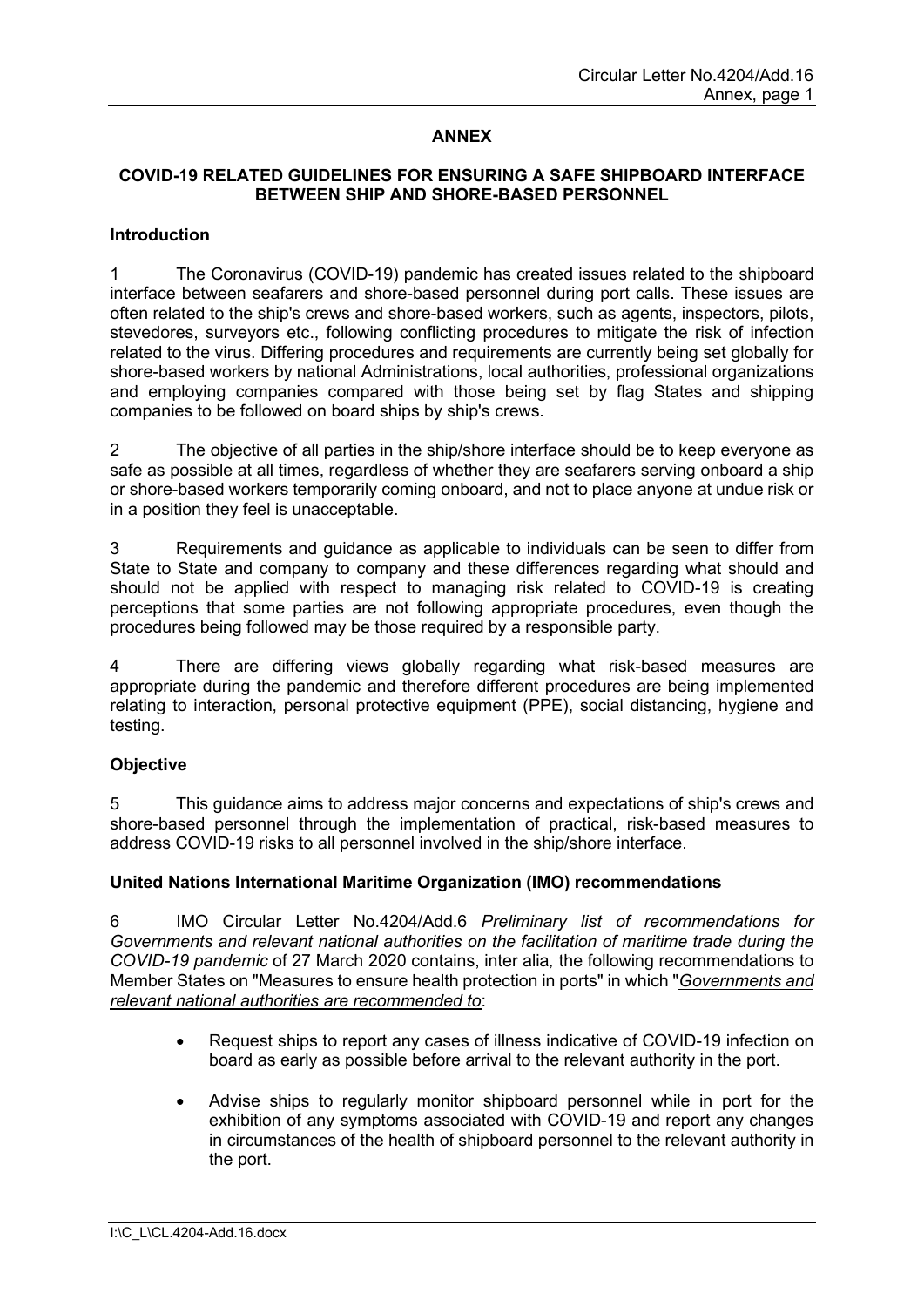- Consider temporarily restricting shipboard personnel to the ship while in port (except or until the situation permits otherwise) unless disembarking as part of a crew change or to receive emergency medical attention not available on board the ship.
- Limit, as far as possible, the number of interactions with shipboard personnel by entities in the port to only those critical and essential for the continued operation and supply of the ship.
- Provide information to port workers on basic protective measures against COVID-19 based on World Health Organization (WHO) advice.
- Ensure those working in ports and having access to ships are provided with appropriate personal protection equipment (which could include masks, hand sanitizers and other means of preventing the spread of the virus) prior to contact with seafarers.
- Request port authorities and port workers to comply with any screening or other protocols or procedures introduced by visiting ships to address COVID-19."

# **Risk management**

7 In order to keep all ship and shore-based personnel as safe as possible, consideration should be given by all parties as to how best to manage risk related to COVID-19.

8 Appropriate control measures should be established to ensure that risks and impacts are managed to a tolerable level, and proportionate measures are established to reduce, control and manage the risks that Covid-19 poses to all persons.

# **Communication**

9 As part of the risk management and control process it is recommended that prior to arrival in port the ship communicates its requirements related to COVID-19 risk management to all the anticipated service providers and port officials expected to attend on board during the port call, which may be coordinated through the ship's port agent if appropriate.

10 It is further recommended that prior to arrival in port the shore-based service providers and port officials communicate their requirements related to COVID-19 risk management to the ship, again this may be coordinated by the shipʹs port agent if appropriate.

### **Measures to be taken by shipping companies, shore-based service providers and port, immigration and customs authorities to address the risk from COVID-19 to their personnel**

11 *Shipping companies*. In accordance with the ISM Code shipping companies are required to assess all identified risks to their ships and personnel and establish appropriate safeguards normally documented in their Safety Management Systems (SMS). As a result, shipping companies should have developed for each of their ships detailed plans and procedures related to different aspects and risks associated with the coronavirus (COVID-19) including the identified risks and associated mitigation from the interface of crews with shore-based personnel as part of the shipʹs operations. The risk-based procedures and guidance documented, should be based on the latest guidance related to COVID-19 from WHO, International Maritime Health Association (IMHA) and the shipʹs flag State requirements as appropriate and taking into account the "Hierarchy of controls as a guide to establishing effective safety control measures and reducing risk" detailed in table 1.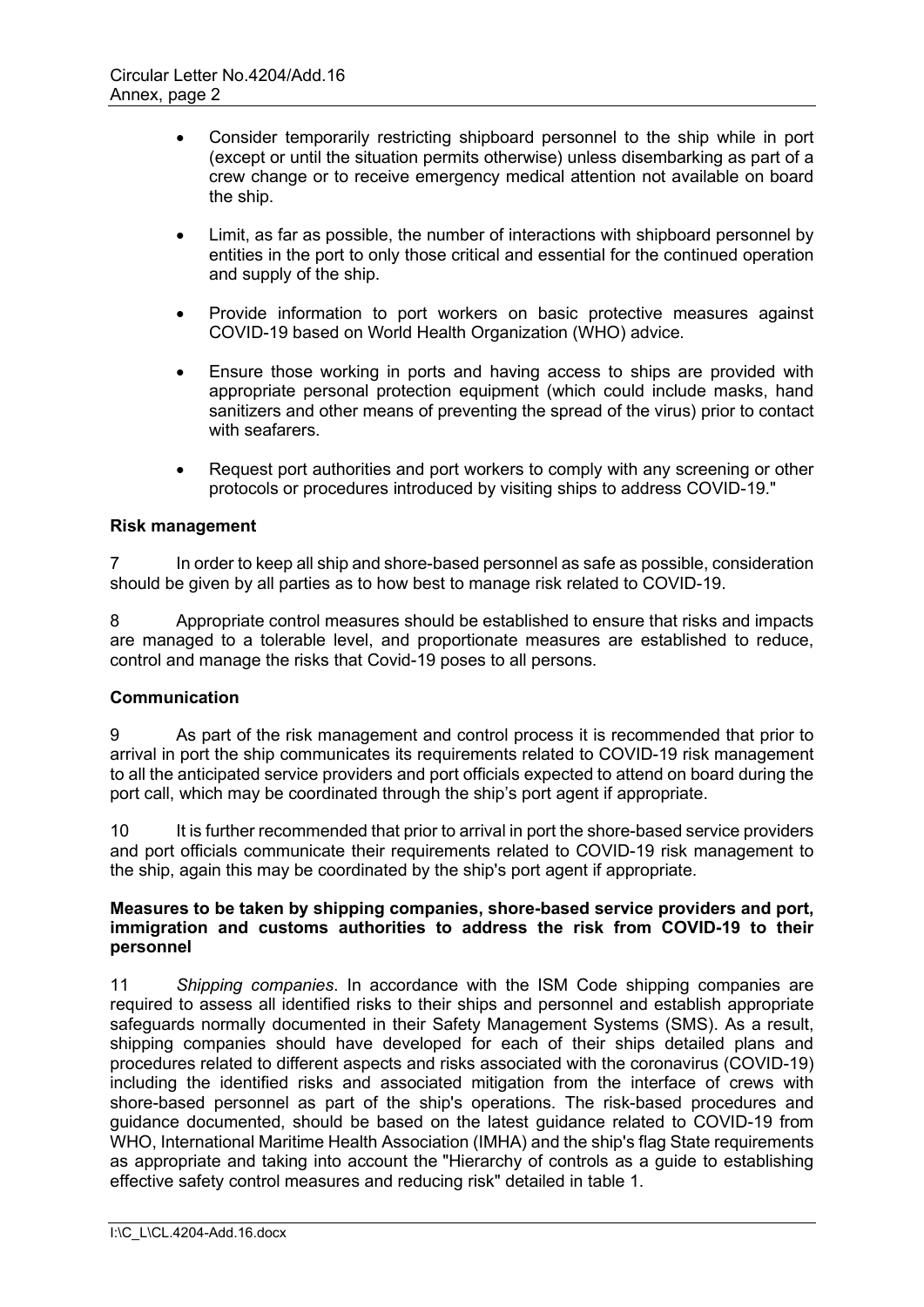12 *Shore-based service providers*. Organizations providing shore-based service providers to ships, such as agents, chandlers, inspectors, pilots, stevedores, surveyors, service engineers etc, should implement risk-based procedures and guidance for their employees related to COVID-19 within their internal procedures, based on the latest guidance from WHO, IMHA and local port and national requirements as appropriate taking into account the "Hierarchy of controls as a quide to establishing effective safety control measures and reducing risk" detailed in table 1.

13 *Port, immigration and customs authorities*. Authorities responsible for Immigration Officers, Customs Officers, Port State Control Inspectors etc, should implement risk-based procedures and guidance for their employees related to COVID-19 within their internal procedures, based on the latest guidance from WHO, IMHA and local port and national requirements as appropriate taking into account the "Hierarchy of controls as a guide to establishing effective safety control measures and reducing risk" detailed in table 1.

### **Hierarchy of Controls**

14 The following outlines a hierarchy of controls as a guide to establishing effective safety control measures and reducing risk.

| 1 Eliminate          | Elimination of the hazard is<br>the most effective measure<br>to reduce risks.<br>Work onboard should not<br>be conducted if there is a<br>safer method to undertake<br>the task, such as not going<br>to a ship. In a number of<br>instances e.g. conducting<br>audit, surveys, inspections<br>training<br>and<br>remote<br>possibilities exist which<br>may eliminate the need to<br>go onboard or reduce the<br>numbers<br><sub>of</sub><br>personnel<br>needing to attend. | Is attendance on board necessary at this time?<br>$\bullet$<br>Can the work be undertaken remotely?<br>$\bullet$<br>Can the work be postponed?<br>$\bullet$<br>If attendance on board cannot be eliminated, then can the risk be<br>reduced? For example, can numbers attending be reduced and/or<br>can part of the work normally conducted onboard be reduced e.g. can<br>documentary review and interviews etc. be conducted remotely?                                                                                                                                                                                                               |
|----------------------|--------------------------------------------------------------------------------------------------------------------------------------------------------------------------------------------------------------------------------------------------------------------------------------------------------------------------------------------------------------------------------------------------------------------------------------------------------------------------------|---------------------------------------------------------------------------------------------------------------------------------------------------------------------------------------------------------------------------------------------------------------------------------------------------------------------------------------------------------------------------------------------------------------------------------------------------------------------------------------------------------------------------------------------------------------------------------------------------------------------------------------------------------|
| 2 Reduce             | Can attendance on board<br>be reduced?<br>Where it is not possible to<br>fully eliminate the hazards,<br>the risk could be reduced<br>by minimizing the onboard<br>element of the work.                                                                                                                                                                                                                                                                                        | Can numbers of persons attending onboard be reduced and/or<br>$\bullet$<br>duration of time spent onboard be reduced?<br>Can part of the work be undertaken remotely e.g. visual<br>$\bullet$<br>inspections, witnessing drills, interviews?<br>Is it necessary to attend on board in person or can meetings be<br>$\bullet$<br>set up remotely to reduce numbers attending and reduce<br>duration?<br>Can information be provided for remote review to reduce<br>$\bullet$<br>shipboard attendance?<br>Once attendance onboard has been reduced as far as possible, then<br>consideration should be given to how to <b>control</b> the remaining risk. |
| <b>3 Communicate</b> | If onboard attendance of<br>shore-based<br>personnel<br>eliminated.<br>cannot<br>be                                                                                                                                                                                                                                                                                                                                                                                            | Have the ship's and shore-based organizations requirements<br>$\bullet$<br>related to risk management and control of COVID-19 been                                                                                                                                                                                                                                                                                                                                                                                                                                                                                                                      |

### **Table - Hierarchy of controls as a guide to establishing effective safety control measures and reducing risk**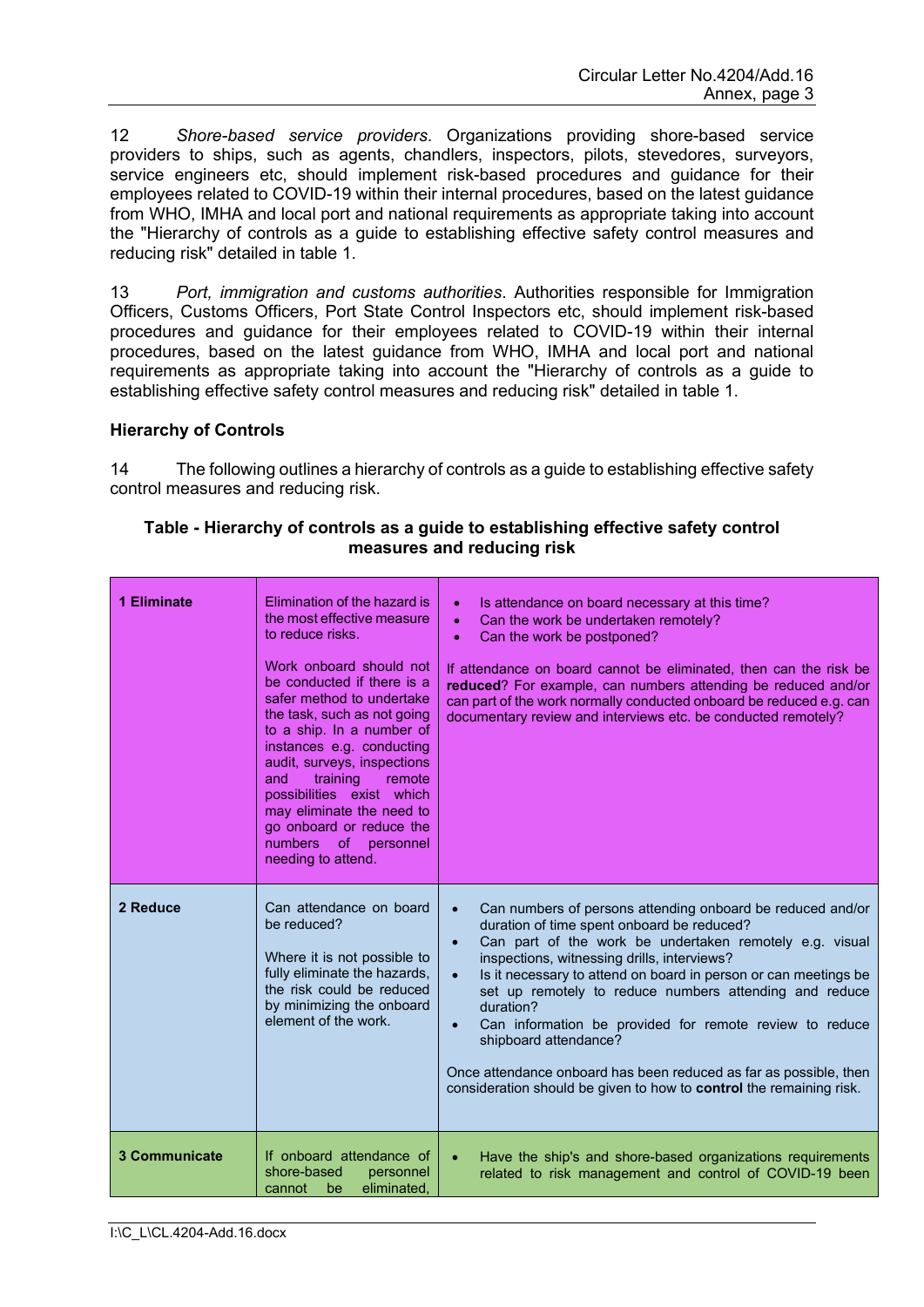|                                                           | communicate<br>and<br>understand<br>participant<br>requirements.<br>Ensure requirements of<br>each party, the ship and<br>the<br>shore-based<br>organization have been<br>communicated in good<br>time to each other and are<br>assessed and understood.<br>If there are differences in<br>requirements<br>control<br>should<br>be<br>measures<br>agreed and understood by<br>all parties prior to the<br>shipboard<br>intervention<br>taking place.                                                                                                       | communicated in good time to all parties prior to arrival? It is<br>envisaged that the ship's agent will need to play an important<br>role in this regard.<br>Are the requirements of each party understood by the other<br>$\bullet$<br>parties?<br>Are requirements aligned e.g. requirements for the use of PPE?<br>$\bullet$<br>If risk management and requirements of any party are not aligned or<br>not understood, then additional administrative control measures may<br>be necessary.                                                                                                                                                                                                                                                                                                                                                                                                                                                                                                                                                                                                                                                      |
|-----------------------------------------------------------|------------------------------------------------------------------------------------------------------------------------------------------------------------------------------------------------------------------------------------------------------------------------------------------------------------------------------------------------------------------------------------------------------------------------------------------------------------------------------------------------------------------------------------------------------------|------------------------------------------------------------------------------------------------------------------------------------------------------------------------------------------------------------------------------------------------------------------------------------------------------------------------------------------------------------------------------------------------------------------------------------------------------------------------------------------------------------------------------------------------------------------------------------------------------------------------------------------------------------------------------------------------------------------------------------------------------------------------------------------------------------------------------------------------------------------------------------------------------------------------------------------------------------------------------------------------------------------------------------------------------------------------------------------------------------------------------------------------------|
| <b>4 Control</b>                                          | If the requirements of each<br>party, the ship and the<br>shore-based organization<br>have been communicated<br>each<br>other<br>and<br>to.<br>assessed, and are either<br>not understood or there<br>differences<br>then<br>are<br>administrative<br><b>Control</b><br>measures need to<br>be<br>that<br>taken<br>all<br>SO <sub>1</sub><br><b>requirements</b><br>are<br>understood and so<br>that<br><b>requirements</b><br>be<br>can<br>mutually<br>agreed<br>and<br>understood by all parties<br>prior to the shipboard<br>intervention taking place. | If the control measures of the ship and the shore-based organization<br>are not initially aligned or not fully understood identify actions required<br>to rectify the situation.<br>Considerations should include:<br>Does additional explanation of requirements need to be<br>$\bullet$<br>provided?<br>If requirements are not understood and or aligned, can control<br>$\bullet$<br>measures be implemented through clarifying requirements and<br>or agreeing mutually acceptable requirements?<br>What protective measures are in place on board and for the<br>$\bullet$<br>attending personnel?<br>Are alternative measures acceptable e.g. ship's provision of<br>$\bullet$<br>PPE to shore-based personnel?<br>Can social distancing be maintained?<br>$\bullet$<br>Can<br>entry<br><b>into</b><br>crew accommodation<br>$\bullet$<br>spaces<br>be<br>avoided/minimized?<br>Once mutually acceptable requirements that differ to normal practice<br>for either party are agreed the requirements concerned should be<br>clearly communicated and agreed by all parties impacted i.e. all<br>ships' crew and all shore-based participants. |
| 5<br><b>Personal Protective</b><br><b>Equipment (PPE)</b> | <b>Understand what PPE is</b><br>required and expected to<br>be used by crew and<br>shore-based<br>personnel<br>during<br>attendance<br>onboard and at what times.                                                                                                                                                                                                                                                                                                                                                                                         | In addition to understanding mutually agreed PPE expectations of<br>both the ship's crew and shore-based staff the following should be<br>assessed:<br>Is the agreed PPE available to both parties? If not, can it be<br>$\bullet$<br>provided by the other party if necessary, either prior to or at<br>the time of boarding?<br>Does available PPE comply with appropriate recommended<br>$\bullet$<br>specifications and is it compatible with the other PPE and<br>equipment to be worn during the intervention. Does the<br>provided PPE allow for the intended work to be carried out<br>effectively?<br>Is the PPE sterile, where applicable?<br>$\bullet$<br>Has the user been instructed how to inspect, wear, use and<br>dispose of the PPE?                                                                                                                                                                                                                                                                                                                                                                                               |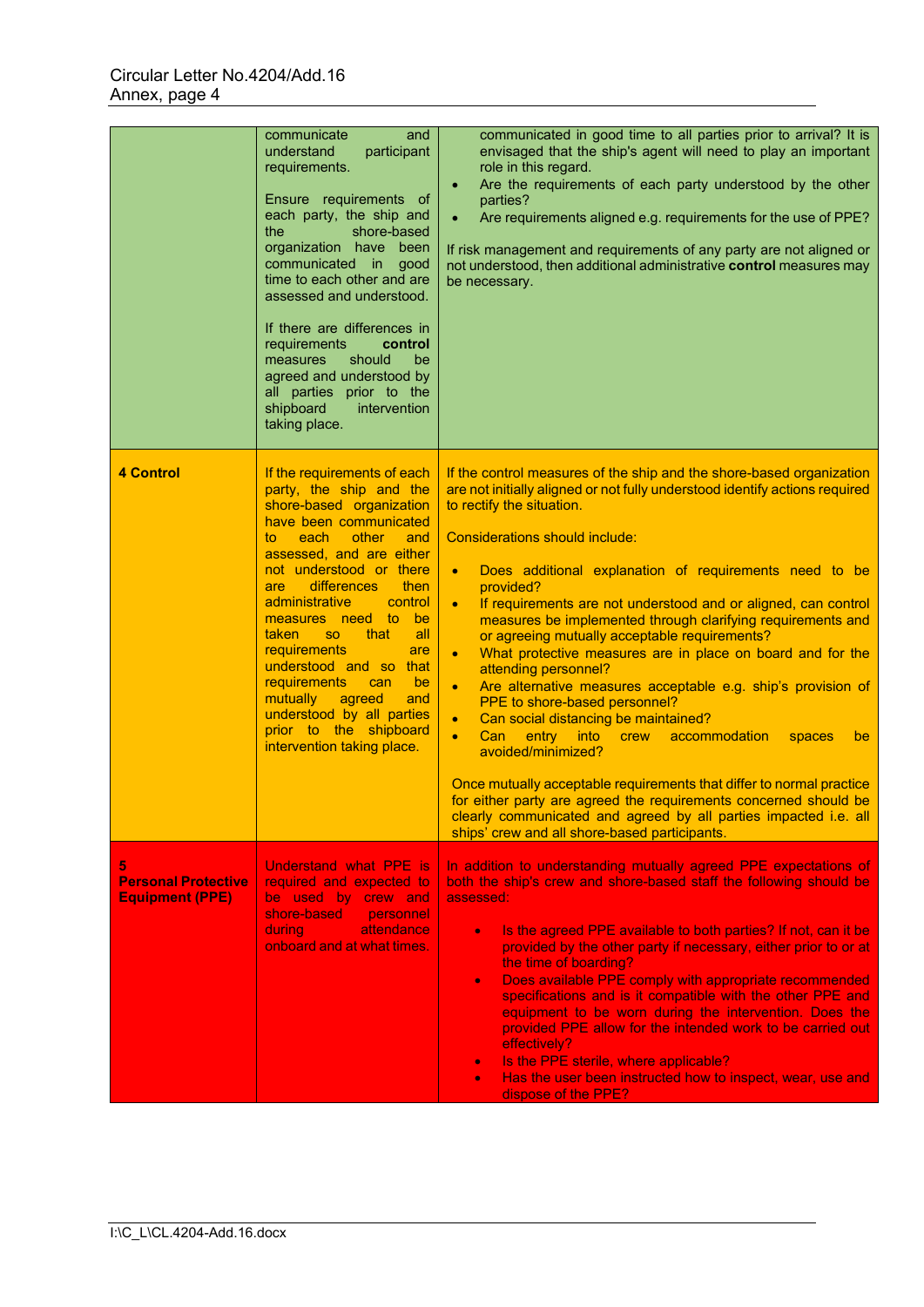# **Managing differences**

15 With differences in strategies and requirements to manage risks to persons from COVID-19 existing virtually country by country and company to company excellent communication in a timely manner between the ship, including the shipping company and its agents, with shore-based organizations intending to board the ship is essential and is the only way to effectively identify issues and manage differences in requirements relating to mitigating the risk to all personnel from the COVID-19 virus. In line with table 1 "Hierarchy of controls as a guide to establishing effective safety control measures and reducing risk", where differences exist in expectations between ship and shore requirements, these should be resolved by both parties to their mutual satisfaction prior to the ship arriving in port, thereby addressing the risks effectively, possibly by agreeing and adopting an equivalent measure, as well as ensuring misunderstandings, false expectations and associated frustrations of ship's crew and shore-based personnel are avoided.

### **Simple steps when on board**

16 If attendance onboard a ship is unavoidable, the following are some simple steps and precautions that should be taken:

- Minimize the number of persons attending
- Use outer walkways rather than access through the crew accommodation.
- Limit time inside crew accommodation to the absolute minimum necessary to perform duties onboard
- Maintain social distancing preferably 2 meters but at least 1 meter apart and limit interaction with crew members to those involved in performance of duties onboard
- Do not shake hands, use a wave, a nod or a bow
- Frequently clean your hands with soap and hot water for at least 20 seconds or use an alcohol-based hand rub
- Provide sanitising stations at appropriate locations e.g. the shipʹs gangway, entry points to accommodation, the bridge, control rooms
- Avoid touching eyes, nose and mouth
- If wearing a face mask, be sure it covers your mouth and nose
- Do not touch a face mask once it is on
- Immediately safely discard single-use masks after each use
- Clean your hands after removing masks

# **After the visit – disclosure of possible further transmission**

17 In the 14 (fourteen) days following a ship visit, if either any shore-based person attending onboard a ship or any of the shipʹs crew develop COVID-19 symptoms, there is then a moral duty to contact those who may have been infected as a result to disclose this information. If the industry is to act properly and responsibly in minimizing the spread of the COVID-19 virus, this communication is essential and should form part of the mutually agreed requirements related to risk management and control of COVID-19 prior to boarding any ship.

# **Conclusion**

18 In order to safely manage a port call with respect to the ship/shore interface, it is incumbent on all parties to communicate in advance of the port call, to be open regarding each parties requirements to managing risk with respect to the COVID-19 virus and be flexible and pragmatic in resolving any differences in requirements and expectations.